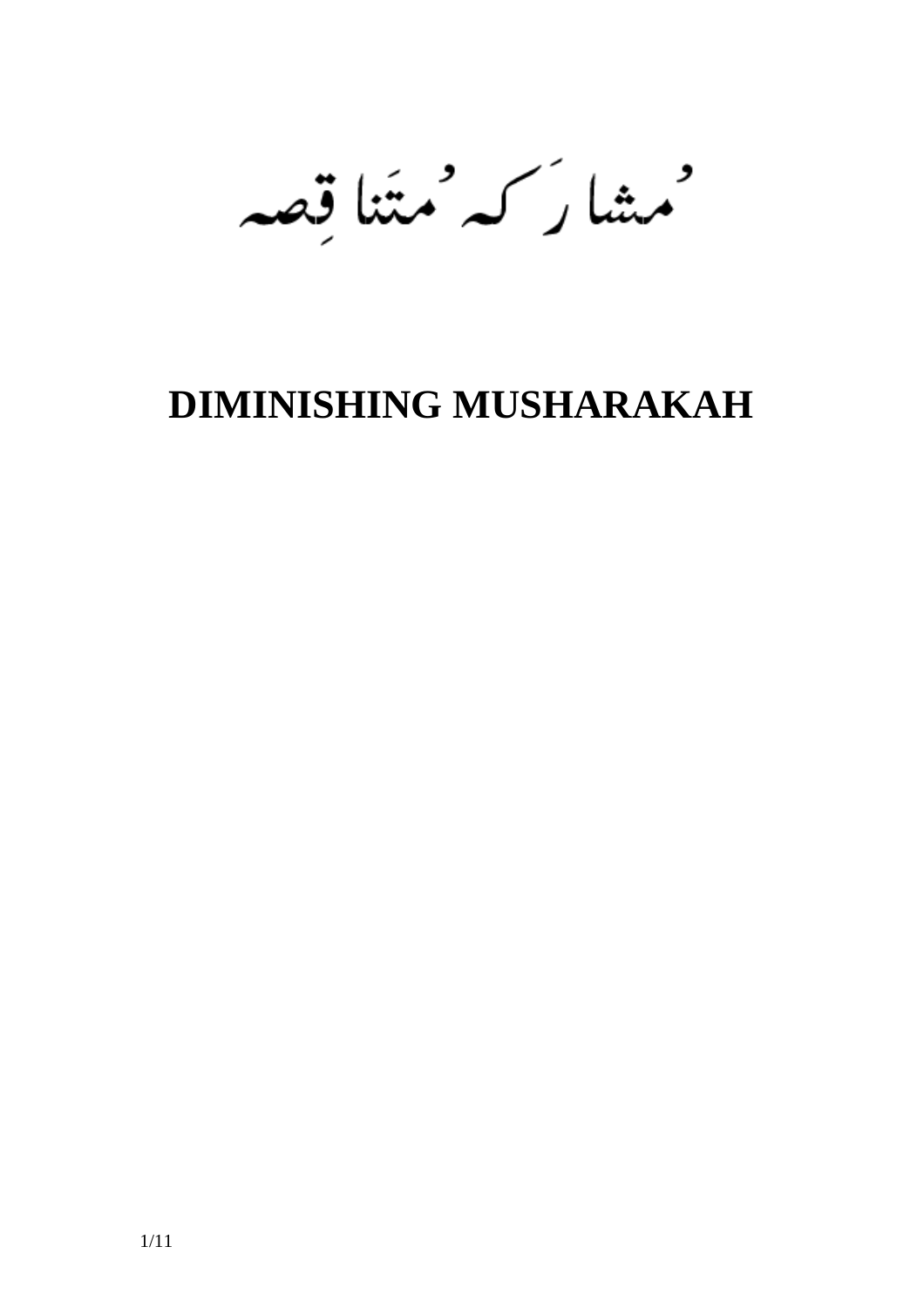#### **THIS DIMINISHING MUSHARAKAH AGREEMENT**

(the "Agreement") is made at \_\_\_\_\_on \_\_\_ day of \_\_\_\_\_ by and

#### **BETWEEN**

**\_\_\_\_\_\_\_\_\_\_\_\_Modaraba (Name),** floated under the Modaraba Companies and Modaraba (Floatation and Control) Ordinance, 1980 (the Modaraba Ordinance) by \_\_\_\_\_\_\_\_\_\_\_\_\_\_\_, a Modaraba Company, registered under Modaraba Ordinance, having its registered office at \_\_\_\_\_\_\_\_\_, acting through \_\_\_\_\_\_\_\_\_\_\_\_\_\_\_\_\_\_\_\_\_\_\_\_\_\_\_\_\_\_\_\_\_\_\_\_\_\_\_\_\_\_\_

\_\_\_\_\_\_\_\_\_\_\_\_\_\_\_\_\_\_\_\_\_\_\_\_\_\_\_\_\_\_\_\_\_\_\_\_\_\_\_\_\_\_\_\_\_\_\_\_ (hereinafter referred to as "the Modaraba" which expression shall where the context so permits mean and include its successors in interest and assigns) of the **ONE PART** 

#### **AND**

| (1) | having                                                                                                     | its |  | company incorporated and existing under the corporate laws of Pakistan<br>Registered | Office                         | a<br>at |  |
|-----|------------------------------------------------------------------------------------------------------------|-----|--|--------------------------------------------------------------------------------------|--------------------------------|---------|--|
|     | Pakistan                                                                                                   |     |  | acting                                                                               | through<br>Director (s) of the | Mr.     |  |
|     | Company duly authorized vide Article<br>Association of the Company / Resolution dated __<br>of the Company |     |  |                                                                                      | of the Articles of             |         |  |

| (2) | UK.                  |        |                         |                 |            |         | partnership |  |
|-----|----------------------|--------|-------------------------|-----------------|------------|---------|-------------|--|
|     | having its Office at |        |                         |                 |            |         |             |  |
|     | Pakistan             | acting | through                 | <sub>1</sub> ts | Managing   | Partner | Mr.         |  |
|     |                      |        |                         | duly            | authorized | vide    | Clause      |  |
|     |                      |        | of the Partnership Deed |                 |            |         |             |  |

 $\Omega$ 

OR

| $(3)$ Mr./ Miss/ Mrs. |  |                   |     |             | son/ |
|-----------------------|--|-------------------|-----|-------------|------|
|                       |  | daughter/ wife of | Mr. | resident of |      |
|                       |  |                   |     |             |      |

(hereinafter referred to as the "Customer" which expression shall where the context so permits mean and include his successors in interest and permitted assigns) of the **OTHER PART**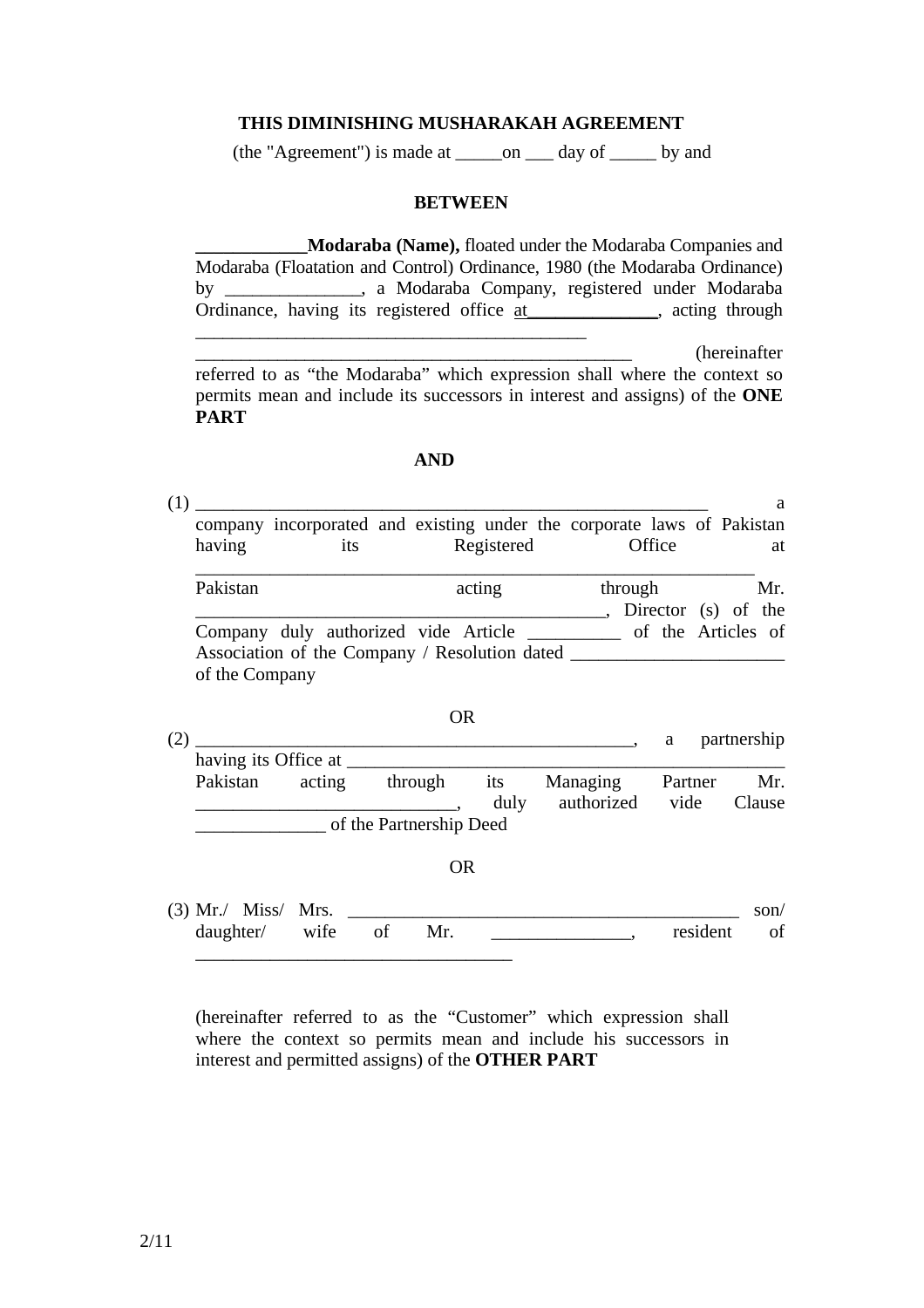## IT IS AGREED BY THE PARTIES as follows:

#### **1. PURPOSE AND DEFINITIONS**

**1.01** On the request of the Customer, Modaraba has agreed to enter in to a Musharakah arrangement to purchase "Musharakah Asset(s)", fully described in the Schedule below, which the Customer will buy from Modaraba on Diminishing Musharakah basis.

**1.02** The parties are desirous of reducing in to writing the terms and conditions that will govern their relationship during the term of this Joint Ownership Agreement.

**1.03** The terms defined in the Musharakah Agreement shall have the same meanings in this Agreement.

In addition to the above, the terms defined below shall have the meanings assigned to them hereunder:

**"Buy Out Payment Date(s)"** Means the date(s) on which the Customer shall buy the Musharakah Units from time to time from the Modaraba as set out in Appendix A" hereto;

**"Buy Out Price"** Means the amount to be paid by the Customer to the Modaraba to purchase the Musharakah Units of Modaraba's share.

**"Musharakah Units"** Means the division and classification of the Modaraba's Musharakah Share into units of the value and in the number appearing in Appendix 'B' hereto;

**"Outstanding Buyout Price"** Means the aggregate Buyout Price minus the total amounts of Buy Out Price already paid by the Customer as appearing in Appendix 'C' hereto. In the event of termination under Clause 7, the "Schedule of Outstanding Buy Out Price (Applicable upon Termination)" only, shall apply;

**"Term"** Means the period of validity of the Agreement commencing from the Effective Date up to the payment date of the last Buy Out Price or the Monthly/Quarterly/Half Yearly Payment Date which ever is late;

- **2.** The Customer represents that:
	- **(1)** He has satisfied himself as to the quality, specifications and market value of the Musharakah Asset(s) and has recommended to the Modaraba that its should participate in buying the Musharakah Asset(s) at the said price.
	- **(2)** He would be prepared to participate to the extent of \_\_\_\_\_\_\_ % in purchasing the Musharakah Asset $(s)$  and will make Rs. available to Modaraba in this regard at the time of signing of this Agreement.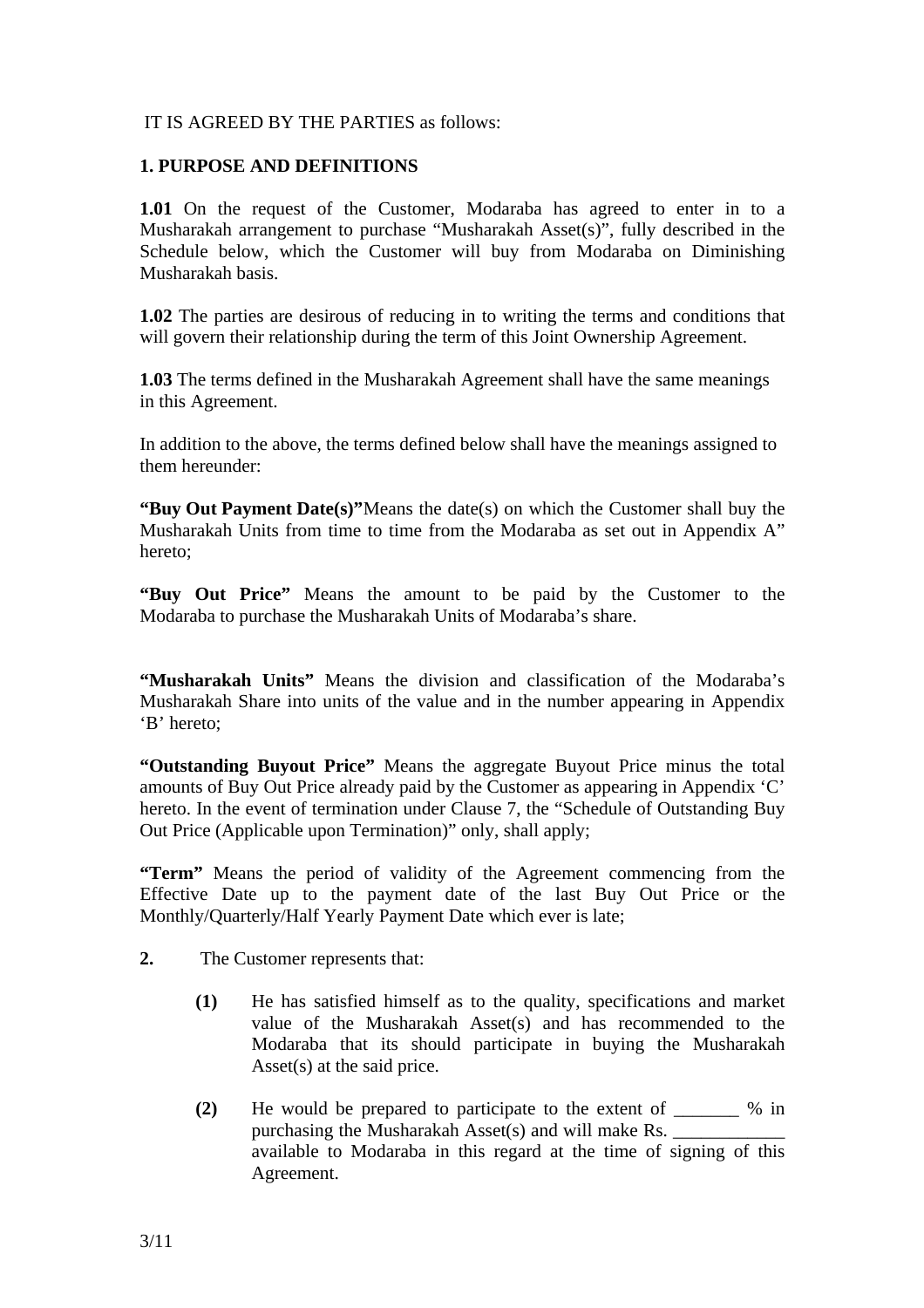- **3.** Based on the representations of the Customer, the Modaraba has agreed to purchase the Musharakah Asset(s).
- **4.** After the acquisition of the Musharakah Asset(s), the Customer shall purchase the share of Modaraba in the Musharakah Asset(s) in the shape of Musharakah Units from Modaraba in terms of the following:
	- **(1)** The Customer shall purchase the Musharakah Units from Modaraba and make payment therefore in terms of Appendix 'C'.
	- **(2)** The Customer may at any time, during the Term of this Agreement, purchase the Modaraba's entire remaining Musharakah Units at their applicable Buyout Prices subject to the provisions of this Agreement.
	- **(3)** The Customer shall serve upon the Bank a prior written notice of at least fifteen (15) days of his intention to purchase all or any of the remaining Musharakah Units.
	- **(4)** In case the Customer acquires all the remaining Musharakah Units by payment of the aggregate amount of applicable Buy Out Prices, this Agreement shall stand terminated subject to the fulfilment of all the obligations of the Customer and the payment by the Customer of all outstanding, due and payable by the Customer to the Modaraba.
- **5.** In case of a default committed by the Customer in fulfilling any of his/ her obligations under this Agreement, the Modaraba may terminate this Agreement by serving a Notice on the Customer. In such an eventuality, the Customer undertakes to purchase all the outstanding Musharakah Units in terms of the following:
	- **(1)** Upon a notice of termination being issued by the Modaraba under Clause 7 above, the Customer hereby agrees and undertakes to purchase the remaining Musharakah Units from the Modaraba immediately.
	- **(2)** The remaining Musharakah Units shall be purchased by the Customer at the Outstanding Buyout Prices (Applicable only Upon Termination) as provided in Appendix 'C'
- **6.** As security for all obligations of the Customer and payment of the rentals in terms of this Agreement, the Customer shall, at the time of execution of this Agreement, create/ execute/ provide/ensure the following to Modaraba: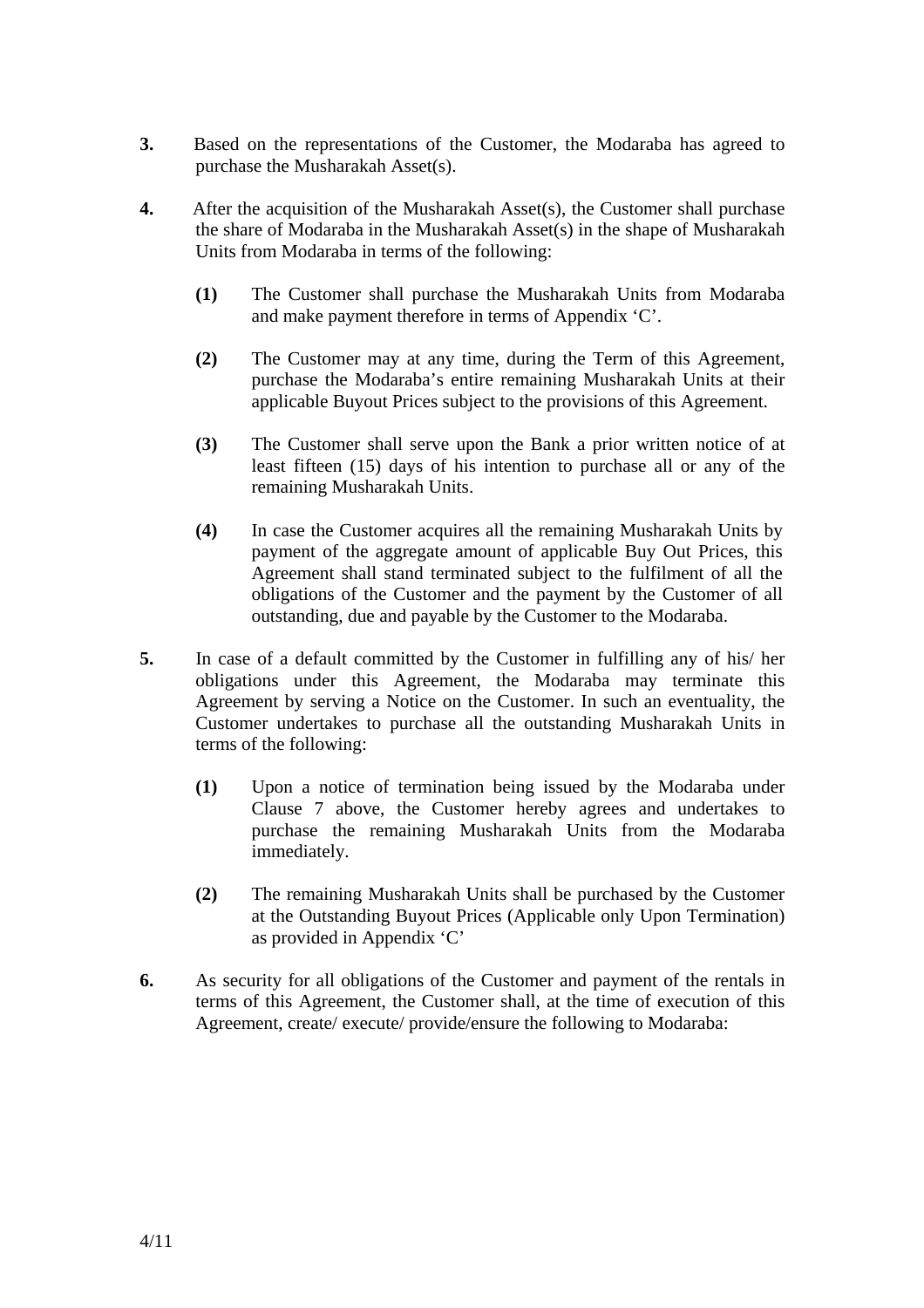- **(a)** execute a Demand Promissory note in favour of the Modaraba for the amount of the Modaraba's Musharakah Investment and Monthly/Quarterly/Half Yearly Payments receivable during the term of the Musharakah; (the **"Demand Promissory Note"**);
- **(b)** execute such further deeds and documents as may from time to time be required by the Modaraba for the purpose of more fully securing and or perfecting the Security created or to be created in favor of the Modaraba; and
- **(c)** create such other securities and execute such further documents to secure the Customer's obligations under the Principal Documents as the Modaraba may require the Customer to furnish from time to time.(The above are hereinafter collectively referred to as the "**Security**"). (The Demand Promissory Note and other documents mentioned in clause 7 (a) to 7 (c) hereinabove are hereinafter collectively referred to as the "Security Documents").
- **7.** Till such time that the Customer purchases all the Musharakah Units of the Modaraba, the parties shall share the rent in respect of the Musharakah Asset(s) in proportion to their respective interests in the Joint Ownership.
- **8.** Pending the purchase of all the Musharakah Units of Modaraba by the Customer, the Monthly/Quarterly/Half Yearly rent of the Musharakah Asset(s) will be jointly determined by the parties from time to time and the Customer shall pay the share of Modaraba to it every month/quarter/half year.
- **9.** The Musharakah Agreement and Monthly/Quarterly/Half Yearly Payment Agreement shall form an integral part of this Agreement.
- **10.** In the event that the Customer fails to purchase the remaining Musharakah Units at the Outstanding Buy Out Prices (Applicable only upon Termination), within a period of fifteen (15) days from the date of the notice being issued under Clause 7, the Modaraba may, at its discretion, proceed to enforce the security interest in the Musharakah Asset(s) and Current Assets of the company under the provisions of the Financial Institutions (Recovery of Finances) Ordinance, 2001 or any statutory modification thereof for recovery of the amounts due to the Modaraba under this Agreement and the Monthly/Quarterly/Half Yearly Payment Agreement, including the remaining Musharakah Units and accrued and unpaid Monthly/Quarterly/Half Yearly Payment, if applicable, plus any costs, Taxes and other dues payable and applicable to the Musharakah Asset(s).
- **11.** The Customer covenants to and undertakes with the Modaraba that so long as it remains obliged under the Agreement:
	- **(1)** It shall inform the Modaraba of any Event of Default or any event, which with the giving of notice or lapse of time or both would constitute an Event of Default forthwith upon becoming aware thereof: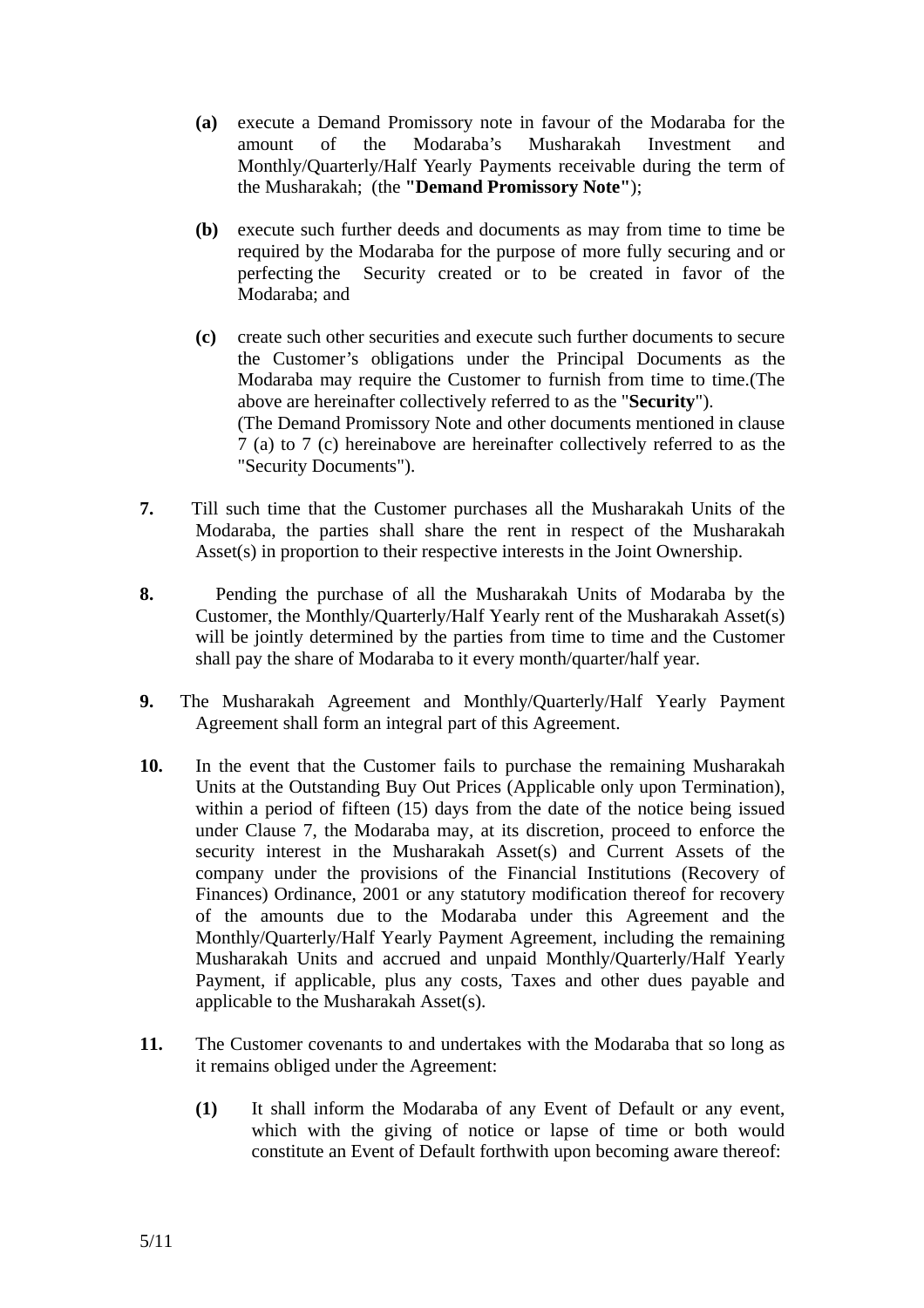- **(2)** The Customer shall do all such things and execute all such documents which in the judgment of the Modaraba may be necessary to; (i**)** enable the Modaraba to assign or otherwise transfer the liability of the Customer in respect of the Modaraba's Musharakah Investment and Monthly/Quarterly/Half Yearly Payments to any creditor of the Modaraba or to any third party as the Modaraba may deem fit at its entire discretion; (ii) create and perfect the Security; (iii) maintain the Security in full force and effect at all times including the priority thereof; (iv) maintain, insure and pay all Taxes assessed in respect of the assets constituting the Security.
- **(3)** It will satisfactorily insure all its insurable assets with reputable companies offering protection under the Islamic Concept of Takaful. Until the Islamic Insurance Concept of Takaful is not available, the Musharakah Asset(s) shall be comprehensively insured (with a reputable insurance company to the satisfaction of the Modaraba) against all insurable risks, which may include fire, arson, collision, vandalism, riots and acts of terrorism, and to assign all policies of insurance in favour of the Modaraba to the extent of the amount from time to time due under this Agreement, and to cause the notice of the interest of the Modaraba to be noted on the policies of insurance, and to punctually pay the premium due for such insurances and to contemporaneously therewith deliver the premium receipts to the Modaraba. At this stage, Modaraba shall reimburse to the Customer its share in the insurance cost. Should the Customer fail to insure or keep insured the Assets constituting the Security and/ or to deliver such policies and premium receipts to the Modaraba, then it shall be lawful for the Modaraba but not obligatory to pay such premia and to keep the said Asset(s) so insured and all cost charges and expenses incurred by it for the purpose shall be charged to the Customer on pro rata basis and shall be paid by the Customer to the Modaraba within five (5) days of a demand being made by the Modaraba. The Customer expressly agrees that the Modaraba shall be entitled to adjust, settle or compromise any dispute with the insurance company(is) and the insurance arising under or in connection with the policies of insurance and such adjustments/compromises or settlements shall be binding on the Customer and the Modaraba shall be entitled to appropriate and adjust the amount, if any, received under the aforesaid policy or policies toward part or full satisfaction of the Customer's indebtedness arising out of the above arrangements and the Customer shall not raise any question or objection that larger sums might or should have been received under the aforesaid policy nor the Customer shall dispute its liability(is) for the balance remaining due after such payment / adjustment;
- **(4)** Except as required in the normal operation of its business, the Customer shall not, without the prior written consent of the Modaraba, sell or otherwise dispose of all or a sizeable part of its other assets or undertake or permit any merger, consolidation, dismantling or re-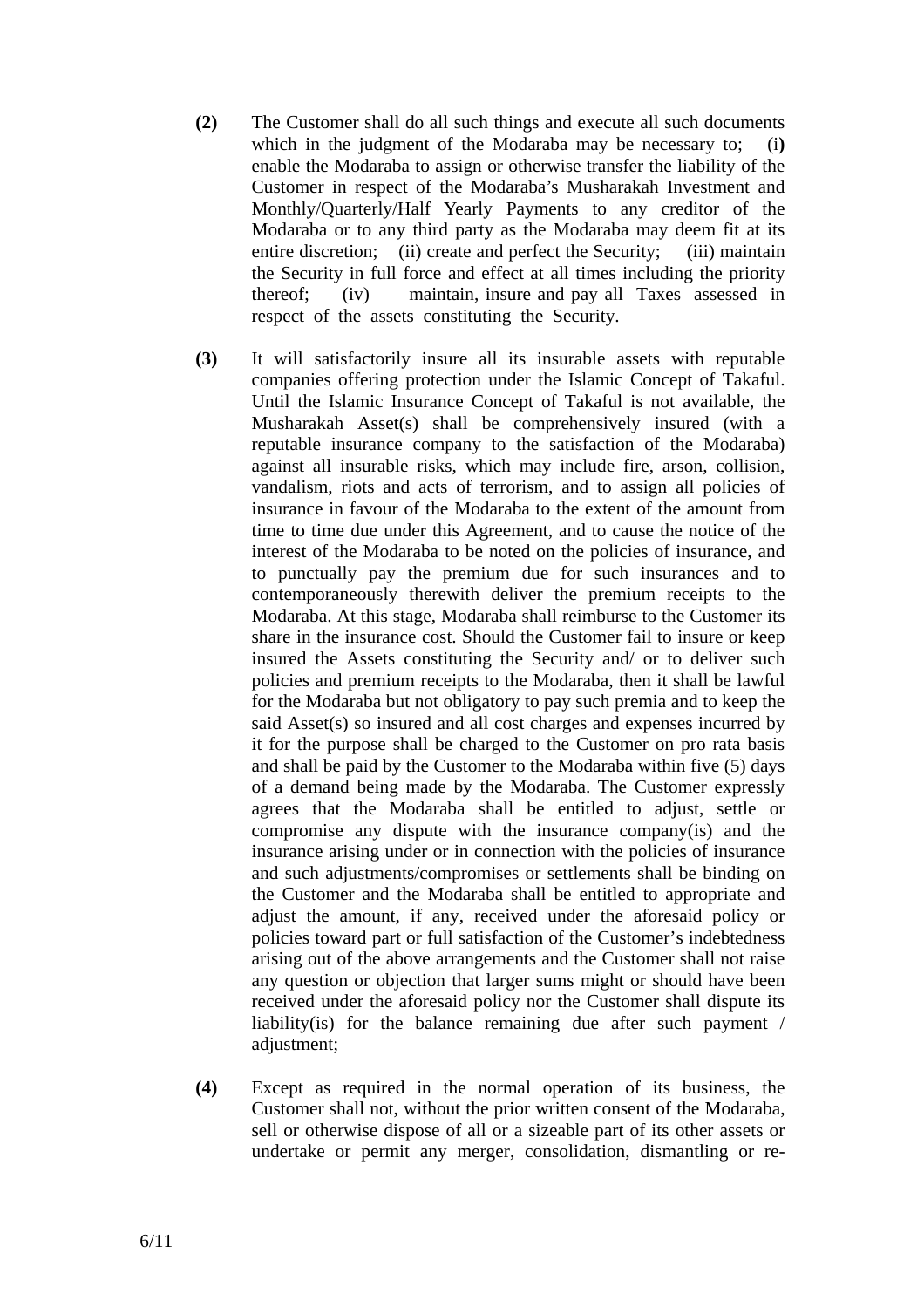organization which would materially affect the Customer's ability to perform its obligations under this Agreement;

- **(5)** It shall forthwith inform the Modaraba of:
	- **(a)** Any event or factor, any litigation or proceedings pending or threatened against the Customer which could materially and adversely affect or be likely to materially and adversely affect: (i) the financial condition of the Customer, (ii) business or operations of the Customer; and (iii) the Customer's ability to meet its obligations when due under this Agreement, (iv) expiry or cancellation of a material patent, copyright or license, (v) cancellation or termination of a material trade agreement;
	- **(b)** Where the Customer is a Company, any change in the directors or management of the Customer;
- **12.** The Courts at  $\qquad$  shall have the exclusive jurisdiction to adjudicate upon any dispute or claim arising out or in connection with this Agreement.
- **13.** The above represents the entire understanding of the parties on the subject and can be modified/ amended only through a written instrument signed by authorized representatives of both the parties.
- 14. This agreement may be amended or any term or condition waived only in writing executed by persons duly authorized, provided that no term or condition which has the effect of materiality altering the agreement or which is otherwise repugnant to Shariah shall be added, deleted or waived.

## **S C H E D U L E**  (Description of the Musharakah Asset(s))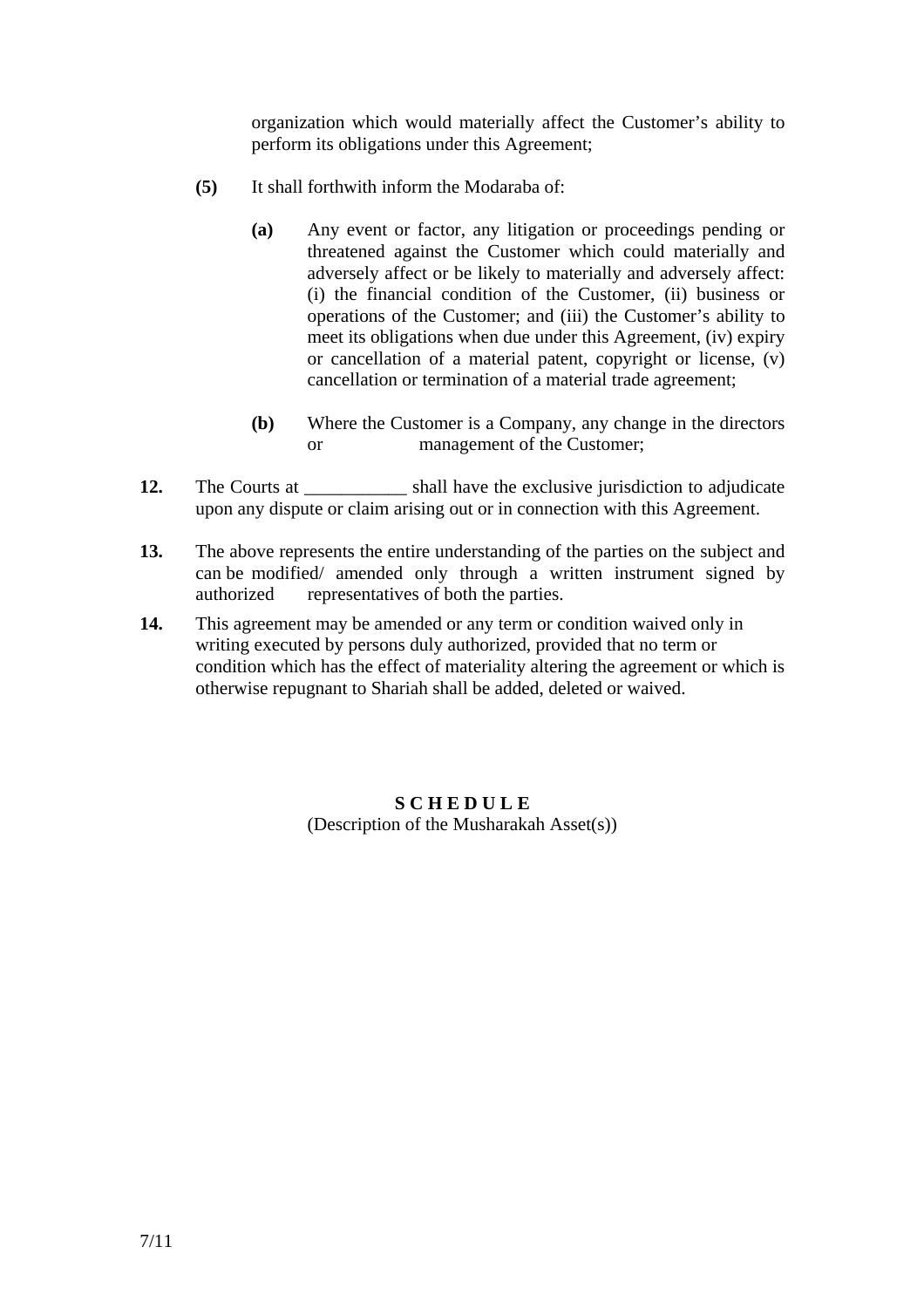# **IN WITNESS WHEREOF, THE PARTIES HAVE SIGNED THIS AGREEMENT ON THE DATE AND PLACE FIRST ABOVE WRITTEN.**

 $\overline{\phantom{a}}$  ,  $\overline{\phantom{a}}$  ,  $\overline{\phantom{a}}$  ,  $\overline{\phantom{a}}$  ,  $\overline{\phantom{a}}$  ,  $\overline{\phantom{a}}$  ,  $\overline{\phantom{a}}$  ,  $\overline{\phantom{a}}$  ,  $\overline{\phantom{a}}$  ,  $\overline{\phantom{a}}$  ,  $\overline{\phantom{a}}$  ,  $\overline{\phantom{a}}$  ,  $\overline{\phantom{a}}$  ,  $\overline{\phantom{a}}$  ,  $\overline{\phantom{a}}$  ,  $\overline{\phantom{a}}$ 

 $\overline{\phantom{a}}$  ,  $\overline{\phantom{a}}$  ,  $\overline{\phantom{a}}$  ,  $\overline{\phantom{a}}$  ,  $\overline{\phantom{a}}$  ,  $\overline{\phantom{a}}$  ,  $\overline{\phantom{a}}$  ,  $\overline{\phantom{a}}$  ,  $\overline{\phantom{a}}$  ,  $\overline{\phantom{a}}$  ,  $\overline{\phantom{a}}$  ,  $\overline{\phantom{a}}$  ,  $\overline{\phantom{a}}$  ,  $\overline{\phantom{a}}$  ,  $\overline{\phantom{a}}$  ,  $\overline{\phantom{a}}$ 

Modaraba Customer

Witness Witness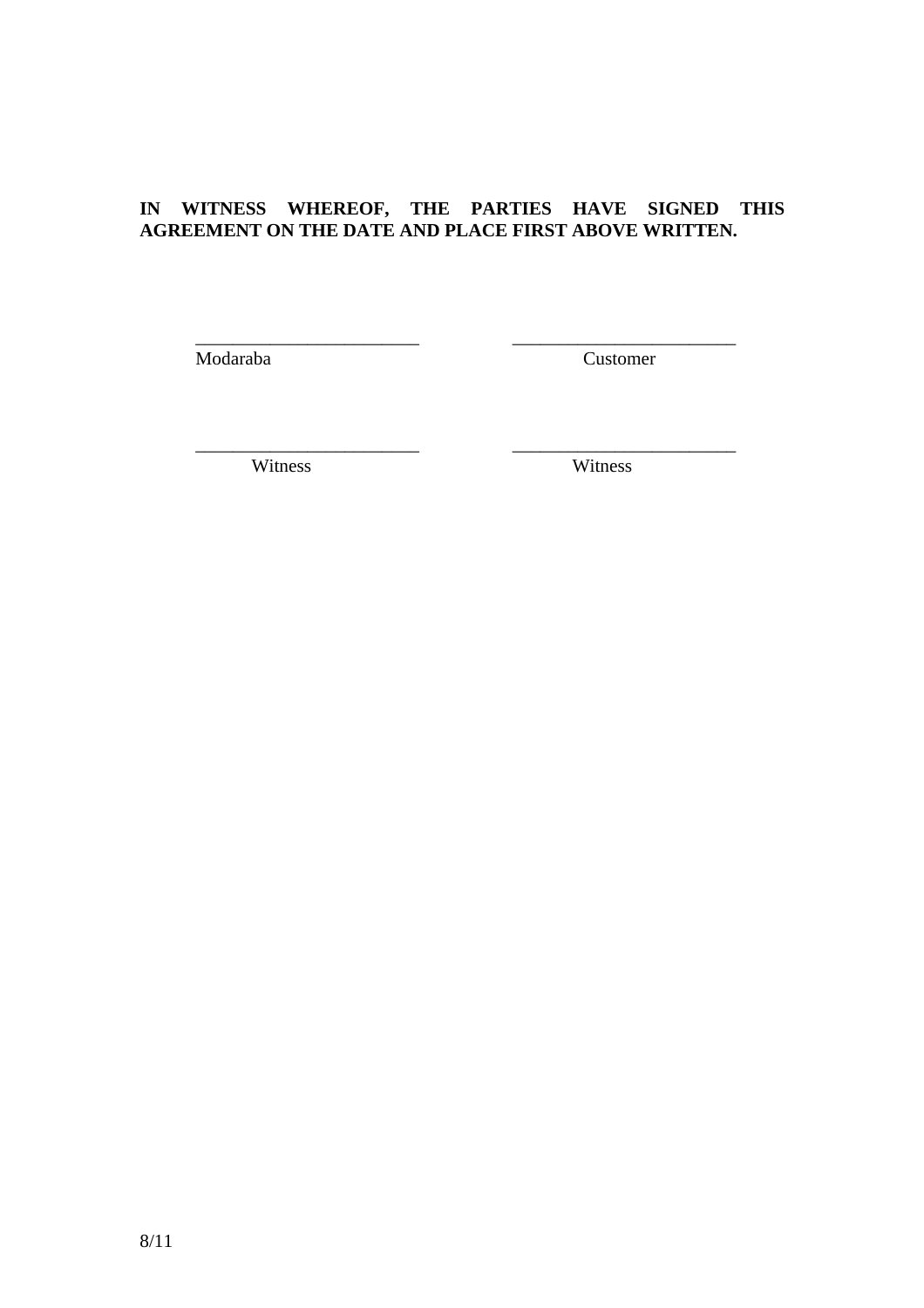# **APPENDIX 'A'**

Buy Out Payment Dates

Modaraba Customer

For and on behalf of For and on behalf of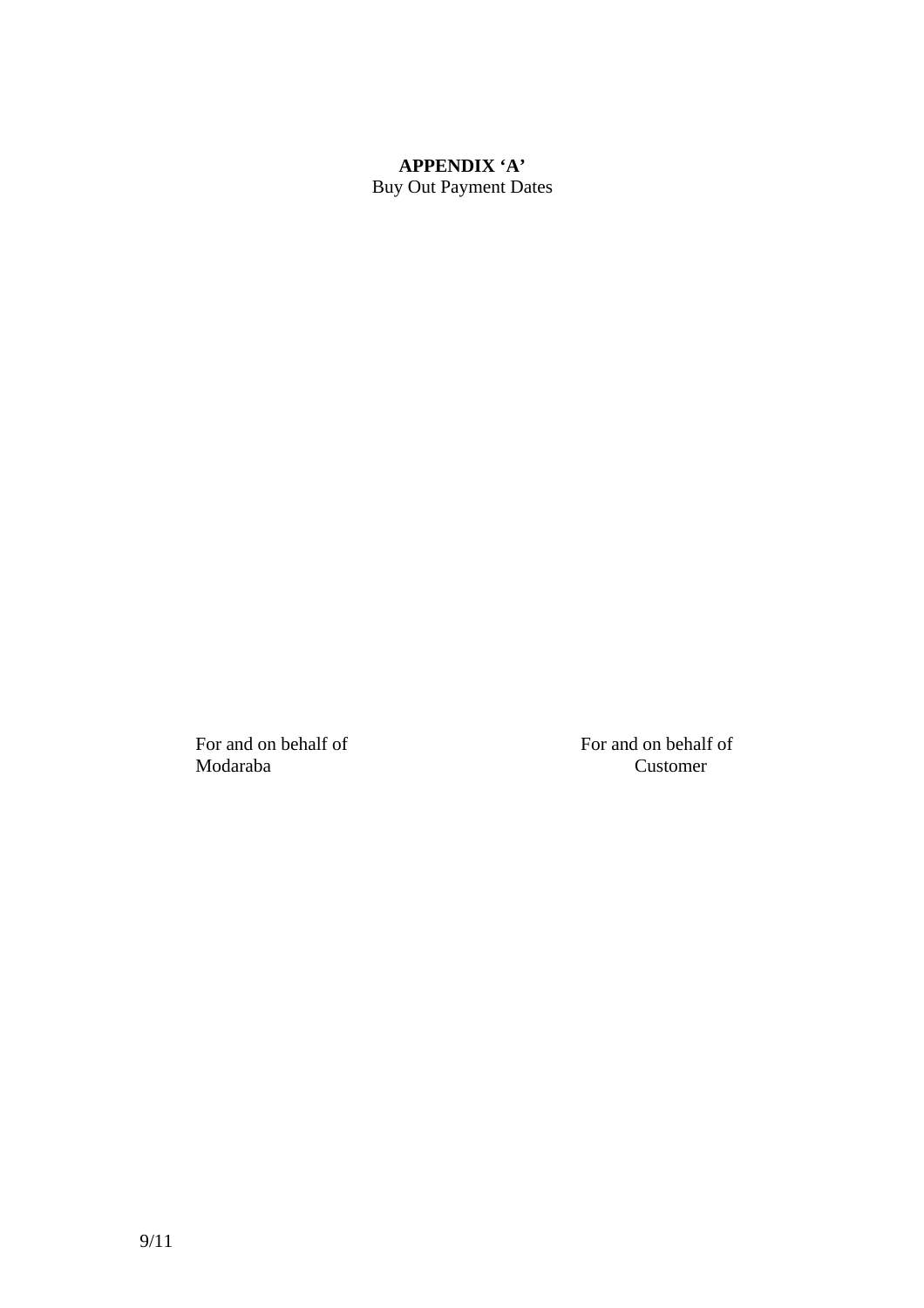### **APPENDIX 'B'**  Musharakah Units of Modaraba

Number of Musharakah Units:

Value of each Musharakah Unit:

For and on behalf of For and on behalf of Modaraba Customer